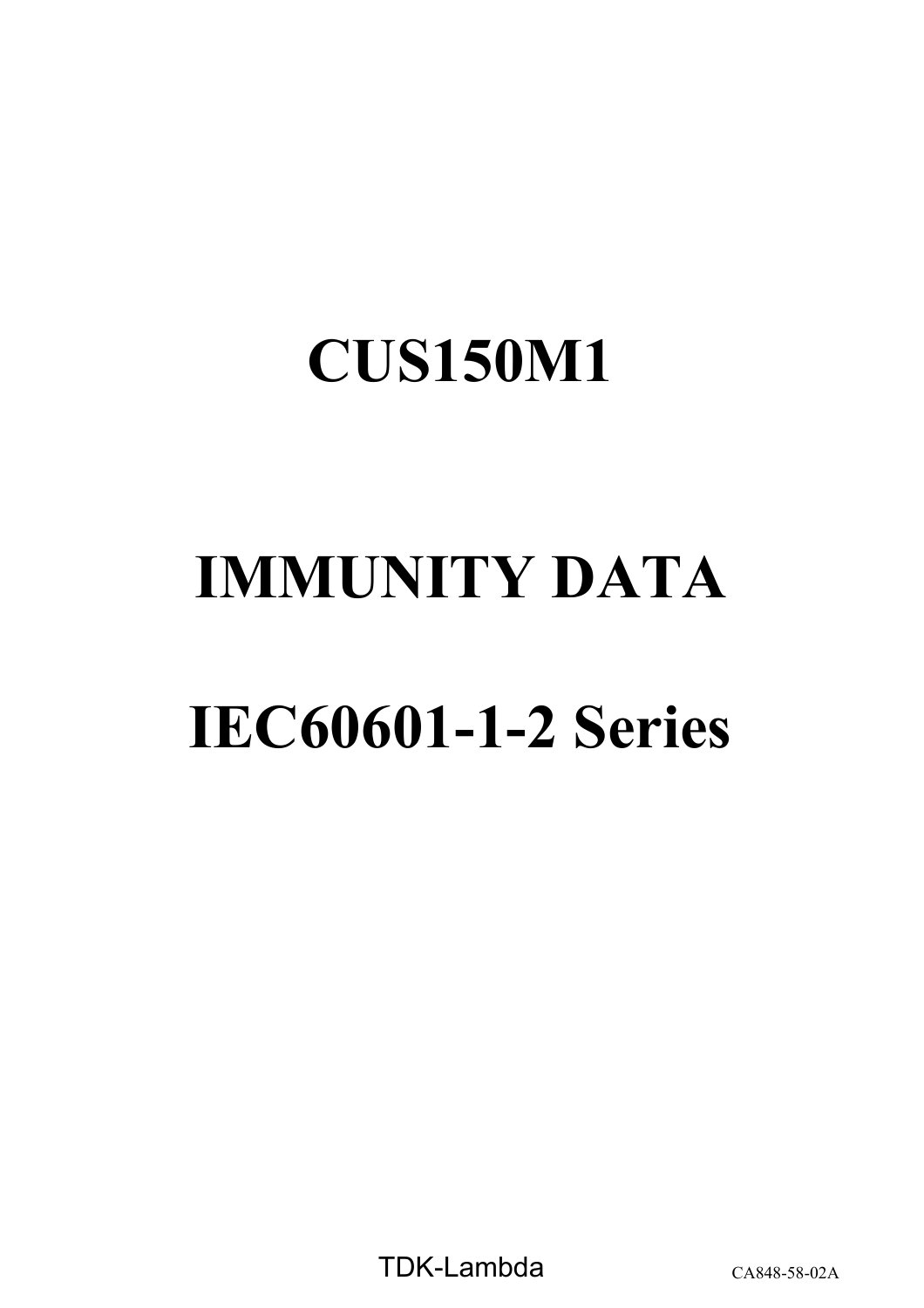## **I N D E X**

|                                                                                                                                                                                                                                                                                                                          | <b>PAGE</b> |
|--------------------------------------------------------------------------------------------------------------------------------------------------------------------------------------------------------------------------------------------------------------------------------------------------------------------------|-------------|
| 1. Summary of Immunity Test Result (1) (1) The Result (1) The Result of Result (1) The Result of Result (1) The Result of Result (1) The Result of Result (1) The Result of Result (1) The Result of Result and Section 2 and                                                                                            |             |
|                                                                                                                                                                                                                                                                                                                          |             |
| 3. Radiated Radio-Frequency Electromagnetic Field Immunity Test (IEC60601-1-2 Ed.4) ················ R-3                                                                                                                                                                                                                 |             |
|                                                                                                                                                                                                                                                                                                                          |             |
| 5. Surge Immunity Test (IEC60601-1-2 Ed.4) $\cdots$ $\cdots$ $\cdots$ $\cdots$ $\cdots$ $\cdots$ $\cdots$ $\cdots$ $\cdots$ $\cdots$ $\cdots$ $\cdots$ $\cdots$ $\cdots$ $\cdots$ $\cdots$ $\cdots$ $\cdots$ $\cdots$ $\cdots$ $\cdots$ $\cdots$ $\cdots$ $\cdots$ $\cdots$ $\cdots$ $\cdots$ $\cdots$ $\cdots$ $\cdots$ |             |
| 6. Conducted Disturbances Induced by Radio-Frequency Field Immunity Test (IEC60601-1-2 Ed.4)  R-6                                                                                                                                                                                                                        |             |
|                                                                                                                                                                                                                                                                                                                          |             |
|                                                                                                                                                                                                                                                                                                                          |             |

Terminology Used

| FG                   | Frame GND              |  |
|----------------------|------------------------|--|
| $\pm$                | Earth $(\pm)$ terminal |  |
| L                    | Live line              |  |
| N                    | Neutral line           |  |
| $\frac{1}{\sqrt{2}}$ | Earth                  |  |
| $+V$                 | $+$ Output             |  |
| -V                   | - Output               |  |

※ Test results are reference data based on our standard measurement condition.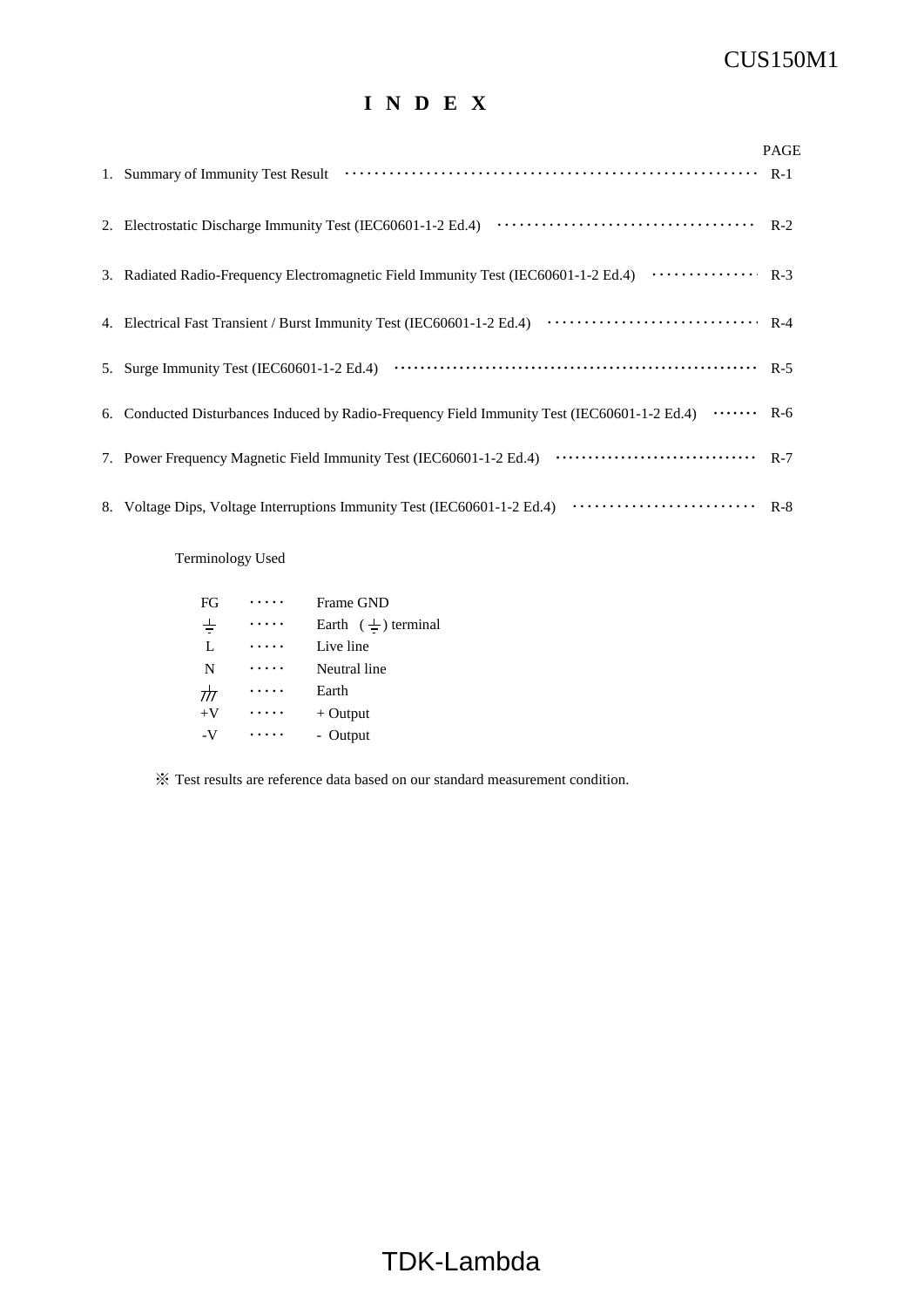#### **MODEL: CUS150M1**

| Item                                                                     | Standard             | Test level | Criteria                                  | Result Page                |       | Notes & Conditions        |
|--------------------------------------------------------------------------|----------------------|------------|-------------------------------------------|----------------------------|-------|---------------------------|
| Electrostatic Discharge Immunity Test                                    | IEC60601-1-2<br>Ed.4 | 1,2,3,4    | $\overline{A}$                            | <b>PASS</b>                | $R-2$ | <b>ENCLOSURE PORT</b>     |
| Radiated Radio-Frequency<br>Electromagnetic Field Immunity Test          | IEC60601-1-2<br>Ed.4 | 1,2,3      | A                                         | <b>PASS</b>                | $R-3$ | <b>ENCLOSURE PORT</b>     |
| Electrical Fast Transient / Burst Immunity Test                          | IEC60601-1-2<br>Ed.4 | 1,2,3      | A                                         | <b>PASS</b>                | $R-4$ | Input a.c. power PORT     |
| <b>Surge Immunity Test</b>                                               | IEC60601-1-2<br>Ed.4 | 1,2,3, (4) | A                                         | <b>PASS</b>                | $R-5$ | Level4 : Common mode only |
| Conducted Disturbances Induced<br>by Radio-Frequency Field Immunity Test | IEC60601-1-2<br>Ed.4 | 1,2,3      | A                                         | <b>PASS</b>                | $R-6$ | Input a.c. power PORT     |
| Power Frequency Magnetic Field Immunity Test                             | IEC60601-1-2<br>Ed.4 | 1,2,3,4    | $\overline{A}$                            | <b>PASS</b>                | $R-7$ | <b>ENCLOSURE PORT</b>     |
| Voltage Dips Immunity Test                                               | IEC60601-1-2         | Class 2    | A (200VAC~240VAC)<br>and $(Io \le 110W))$ | <b>PASS</b>                | $R-8$ |                           |
|                                                                          | Ed.4                 |            | B (100VAC~120VAC<br>or $Io > 110W$        | <b>PASS</b>                |       | Input a.c. power PORT     |
| Voltage Interruptions Immunity Test                                      | IEC60601-1-2<br>Ed.4 | Class 2    | B                                         | <b>PASS</b><br><b>PASS</b> | $R-8$ | Input a.c. power PORT     |

Detail of test condition refer to each test page.

Criteria A

1. The regulation of output voltage must not exceed 5% of initial value during test.

2. The output voltage must be within the regulation of specification after the test.

3. Smoke and fire are not allowed.

#### Criteria B

1. Must not have temporary function degradation that requires input restart.

2.The output voltage must be within the regulation of specification after the test.

3. Smoke and fire are not allowed.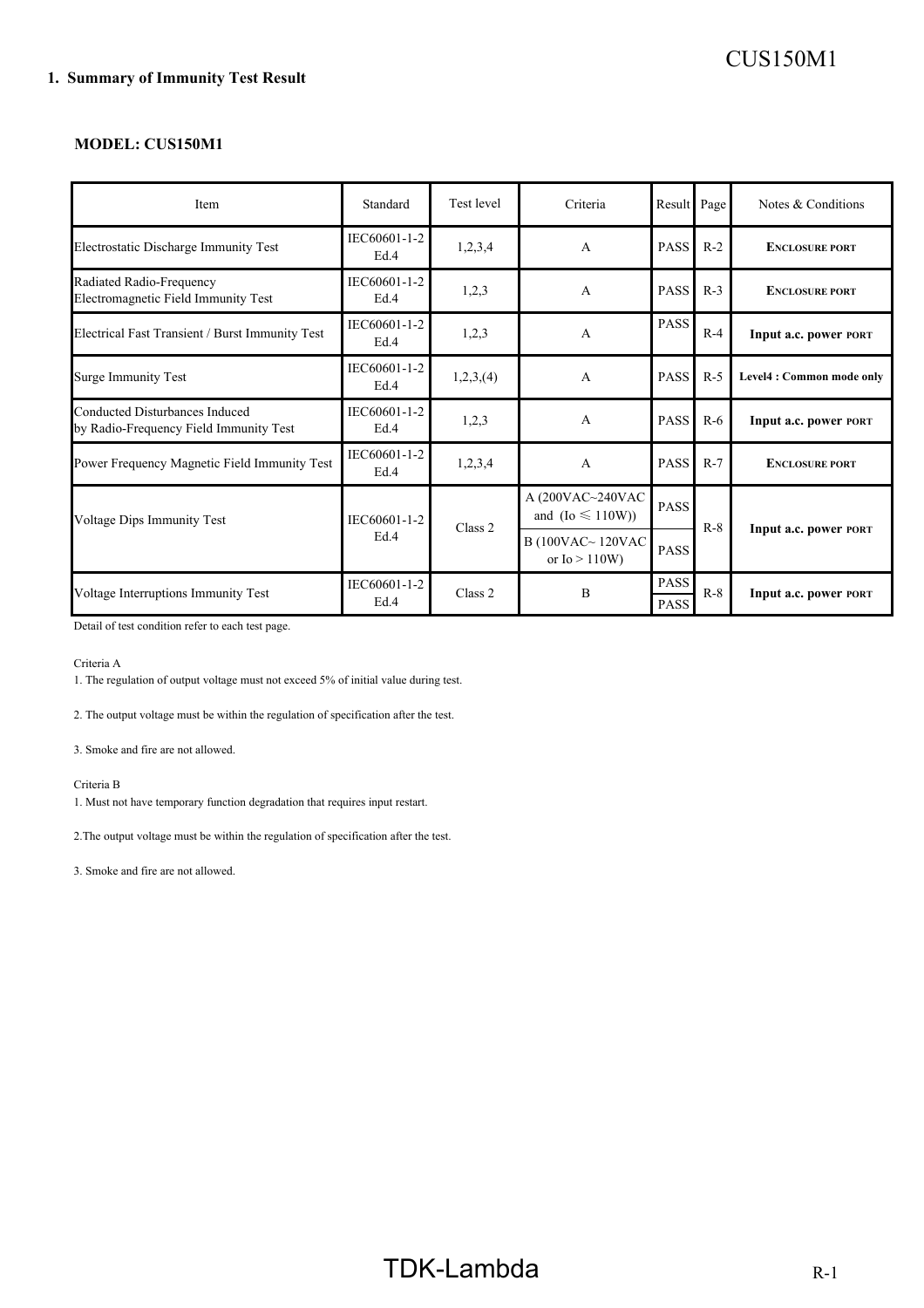#### **2. Electrostatic Discharge Immunity Test (IEC60601-1-2 Ed.4)**

#### **MODEL: CUS150M1**

| (1) | <b>Equipment Used</b>              |                 |                      |                   |
|-----|------------------------------------|-----------------|----------------------|-------------------|
|     | Electro Static Discharge Simulator |                 | :NSG435 (SCHAFFNER)  |                   |
|     | Discharge Resistance : $330\Omega$ | Capacity: 150pF |                      |                   |
| (2) | <b>Test Conditions</b>             |                 |                      |                   |
|     | •Input Voltage                     | :115,230VAC     | •Output Voltage      | : Rated           |
|     | $\cdot$ Output Current             | :0%, Full load  | • Polarity           | $: +, -$          |
|     | •Number of Tests                   | $:10 \times$    | • Discharge Interval | $\div$ > 1 second |
|     | • Ambient Temperature              | :25°C           |                      |                   |

#### **(3) Test Method and Device Test Point**

Contact Discharge :  $\frac{1}{x}$ , Mounting screw. Air Discharge : Input and Output terminal  $(L, N, +V, -V)$ ,  $\frac{1}{\epsilon}$ , Mounting screw



#### **(4) Acceptable Conditions**

1. The regulation of output voltage must not exceed 5% of initial value during test.

- 2. The output voltage must be within the regulation of specification after the test.
- 3. Smoke and fire are not allowed.

#### **(5) Test Result**

| Contact Discharge (kV) | CUS150M1-18 | Air Discharge(kV) |
|------------------------|-------------|-------------------|
|                        | <b>PASS</b> |                   |
|                        | <b>PASS</b> |                   |
|                        | <b>PASS</b> |                   |
|                        | <b>PASS</b> |                   |

| CUS150M1-18 | Air Discharge(kV) | CUS150M1-18 |
|-------------|-------------------|-------------|
| <b>PASS</b> |                   | <b>PASS</b> |
| <b>PASS</b> |                   | <b>PASS</b> |
| <b>PASS</b> |                   | <b>PASS</b> |
| <b>PASS</b> |                   | <b>PASS</b> |

# $TDK-Lambda$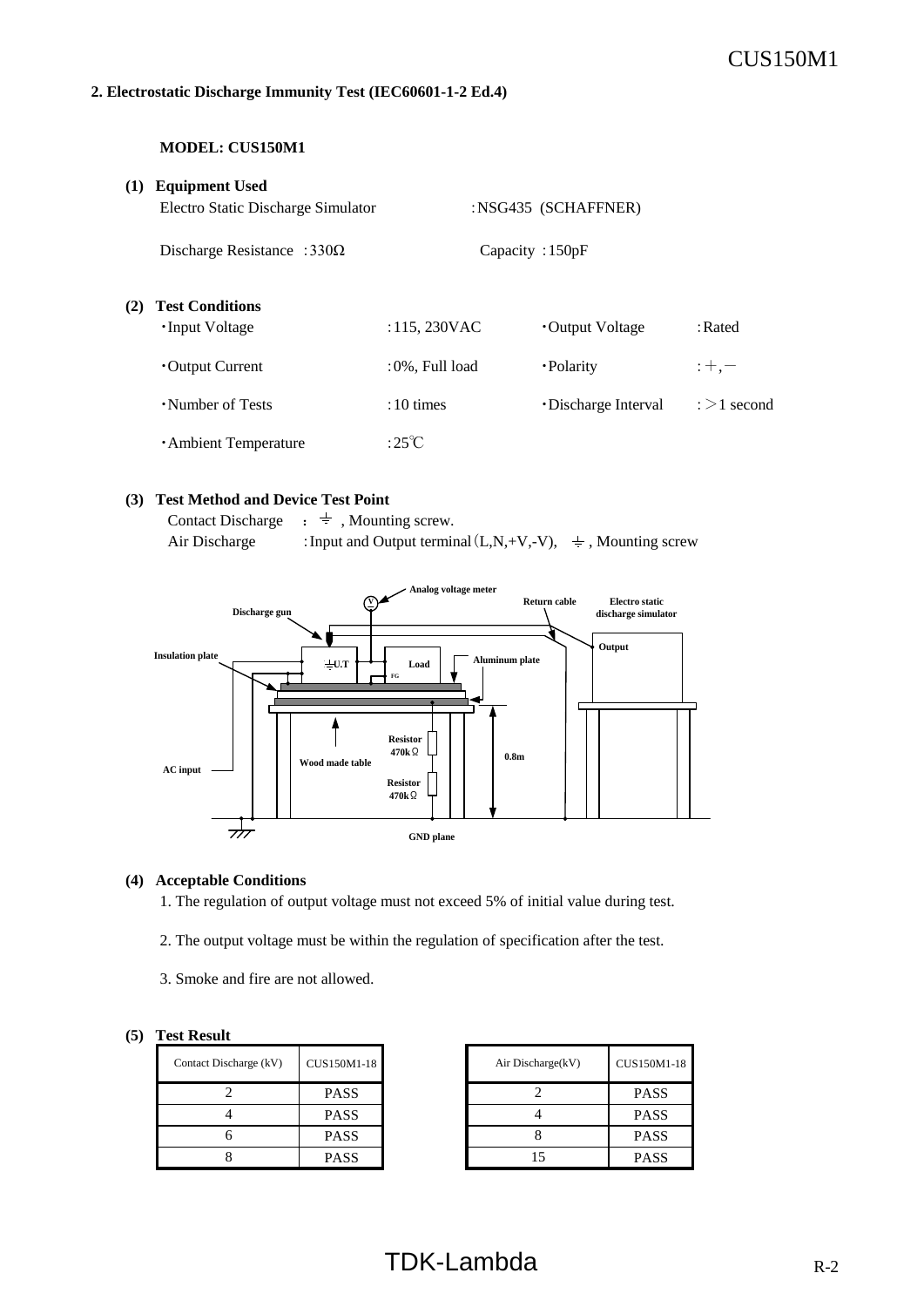#### **3. Radiated Radio-Frequency Electromagnetic Field Immunity Test (IEC60601-1-2 Ed.4)**

#### **MODEL: CUS150M1**

| (1) | <b>Equipment Used</b>                                     |                                             |                          |                                   |
|-----|-----------------------------------------------------------|---------------------------------------------|--------------------------|-----------------------------------|
|     | Signal Generator                                          | : $N5181A$ (Agilent)                        |                          |                                   |
|     | Power Amplifier System                                    | : CBA $1G-250$ (Teseq)                      |                          |                                   |
|     | Antenna                                                   | : AS0104-55/55 (Milmega)                    |                          |                                   |
|     |                                                           | :3106B (ETS Lindgren)<br>: ATH800M 5GA (ar) |                          |                                   |
|     |                                                           | : ATH4G8 $(ar)$                             |                          |                                   |
| (2) | <b>Test Conditions</b>                                    |                                             |                          |                                   |
|     | •Input Voltage                                            | : 115, 230VAC                               | •Output Voltage          | : Rated                           |
|     | $\cdot$ Output Current                                    | $:0\%$ , Full load                          | $\cdot$ Distance (AM)    | :3.0 <sub>m</sub>                 |
|     | • Wave Angle                                              | : Horizontal and Vertical                   | $\cdot$ Distance (FM,PM) | : 0.3m                            |
|     | $\cdot$ Test Angle                                        | : Top/Bottom, Both Sides, Front/Back        | · Ambient Temperature    | :25°C                             |
|     | $\cdot$ Amplitude Modulated(AM): 80%, 1kHz, 1.0% step up, | $0.5$ seconds hold.                         | • Pulse Modulated(PM)    | :18Hz, 217Hz,<br>0.5 seconds hold |
|     |                                                           |                                             |                          |                                   |

・Frequency Modulated(FM) :5kHz deviation, 1kHz sine, 0.5 seconds hold.

#### **(3) Test Method**



#### **(4) Acceptable Conditions**

1. The regulation of output voltage must not exceed 5% of initial value during test.

2. The output voltage must be within the regulation of specification after the test.

3. Smoke and fire are not allowed.

| Modulation | Radiation Field Strength (V/m) | Electromagnetic Frequency     | CUS150M1-24 |
|------------|--------------------------------|-------------------------------|-------------|
| AM         | 10                             | $80 \sim 2700$ MHz            | <b>PASS</b> |
| <b>PM</b>  | 27                             | 385MHz                        | <b>PASS</b> |
| (18Hz)     | 28                             | 810,870,930MHz                | <b>PASS</b> |
| <b>PM</b>  |                                | 710,745,780,5240,5500,5785MHz | <b>PASS</b> |
| (217Hz)    | 28                             | 1720,1845,1970,2450MHz        | <b>PASS</b> |
| FM         | 28                             | 450MHz                        | <b>PASS</b> |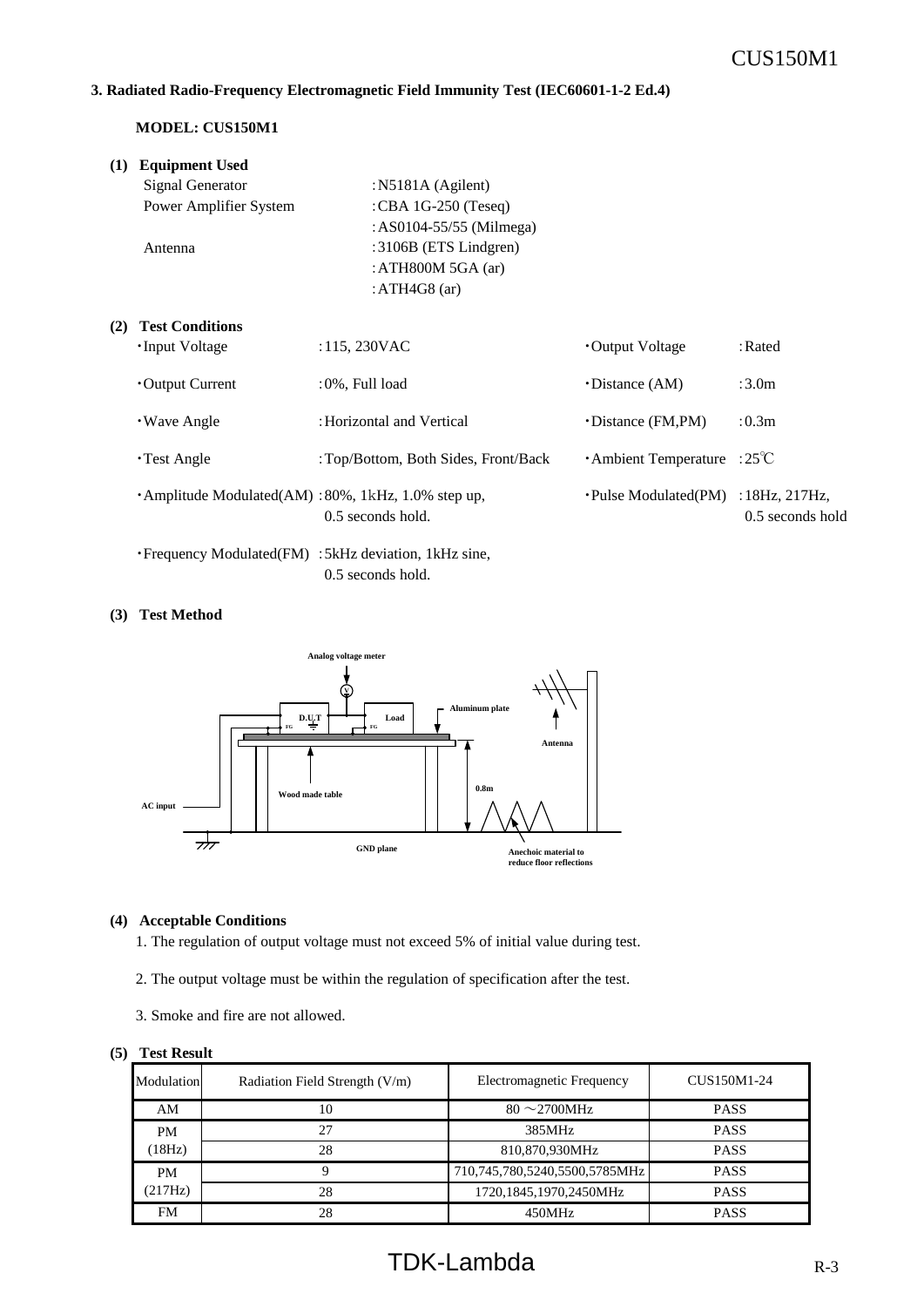#### **4. Electrical Fast Transient / Burst Immunity Test (IEC60601-1-2 Ed.4)**

#### **MODEL: CUS150M1**

#### **(1) Equipment Used**

EFT/B Generator : FNS-100L (NOISEKEN)

#### **(2) Test Conditions**

| •Input Voltage         | $: 115, 230$ VAC   | • Output Voltage      | : Rated   |
|------------------------|--------------------|-----------------------|-----------|
| $\cdot$ Output Current | $:0\%$ , Full load | $\cdot$ Test Time     | :1 minute |
| · Polarity             | $: +, -$           | · Ambient Temperature | :25°C     |
| •Number of Tests       | $:1$ time          | • Pulse Frequency     | :100kHz   |
| •Burst Time            | $:0.75$ msec       | •Number of Pulse      | :75 $pcs$ |
| • Burst Cycle          | :300msec           |                       |           |

#### **(3) Test Method and Device Test Point**

Apply to  $(N, L, \frac{1}{\tau})$ .



#### **(4) Acceptable Conditions**

1. The regulation of output voltage must not exceed 5% of initial value during test.

- 2. The output voltage must be within the regulation of specification after the test.
- 3. Smoke and fire are not allowed.

| Test Voltage (kV) | CUS150M1-18 |
|-------------------|-------------|
| 0.5               | <b>PASS</b> |
|                   | <b>PASS</b> |
|                   | <b>PASS</b> |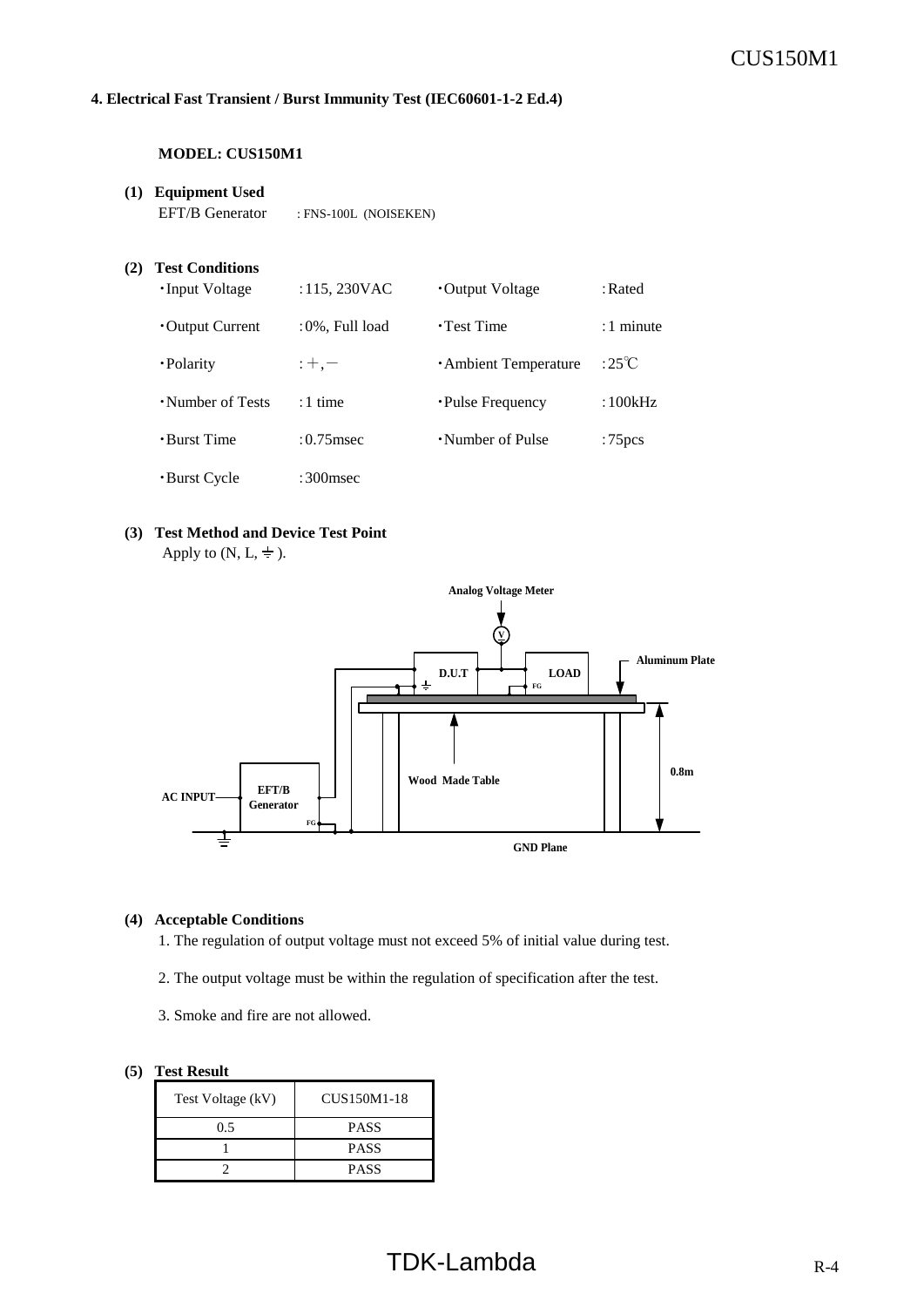### **5. Surge Immunity Test (IEC60601-1-2 Ed.4)**

#### **MODEL** : **CUS150M1**

| (1) | <b>Equipment Used</b><br><b>Surge Generator</b> | $:6100$ (SCHAFFNER) |                                        |                     |
|-----|-------------------------------------------------|---------------------|----------------------------------------|---------------------|
|     | Coupling Impedance: Common                      | $12\Omega$          | Coupling Capacitance : Common $9\mu$ F |                     |
|     |                                                 | $2\Omega$<br>Normal |                                        | $18\mu$ F<br>Normal |
| (2) | <b>Test Conditions</b><br>•Input Voltage        | : 115, 230VAC       | •Output Voltage                        | : Rated             |
|     | • Output Current                                | $:0\%$ , 100\%      | •Number of Tests                       | $:3 \times$         |
|     | ·Polarity                                       | $: +, -$            | $\cdot$ Mode                           | : Common, Normal    |
|     | $\cdot$ Phase                                   | $:0,90$ deg         | $\cdot$ Ambient Temperature : 25°C     |                     |

#### **(3) Test Method and Device Test Points**

Apply to Common mode (N- $\pm$ , L- $\pm$ ) and Normal mode (N-L).



#### **(4) Acceptable Conditions**

1. Output voltage regulation not to exceed ±5% of initial (before test) value during test.

2. Output voltage to be within regulation specification after the test.

3. Along with 1 and 2, without the occurrence of smoke and fire, as well as no output failure.

|                   | Common                  | Normal            |                         |  |
|-------------------|-------------------------|-------------------|-------------------------|--|
| Test Voltage (kV) | CUS150M1-12/18/24/36/48 | Test Voltage (kV) | CUS150M1-12/18/24/36/48 |  |
| 0.5               | <b>PASS</b>             | $0.5\,$           | <b>PASS</b>             |  |
|                   | <b>PASS</b>             |                   | <b>PASS</b>             |  |
|                   | <b>PASS</b>             |                   | <b>PASS</b>             |  |
|                   | <b>PASS</b>             |                   |                         |  |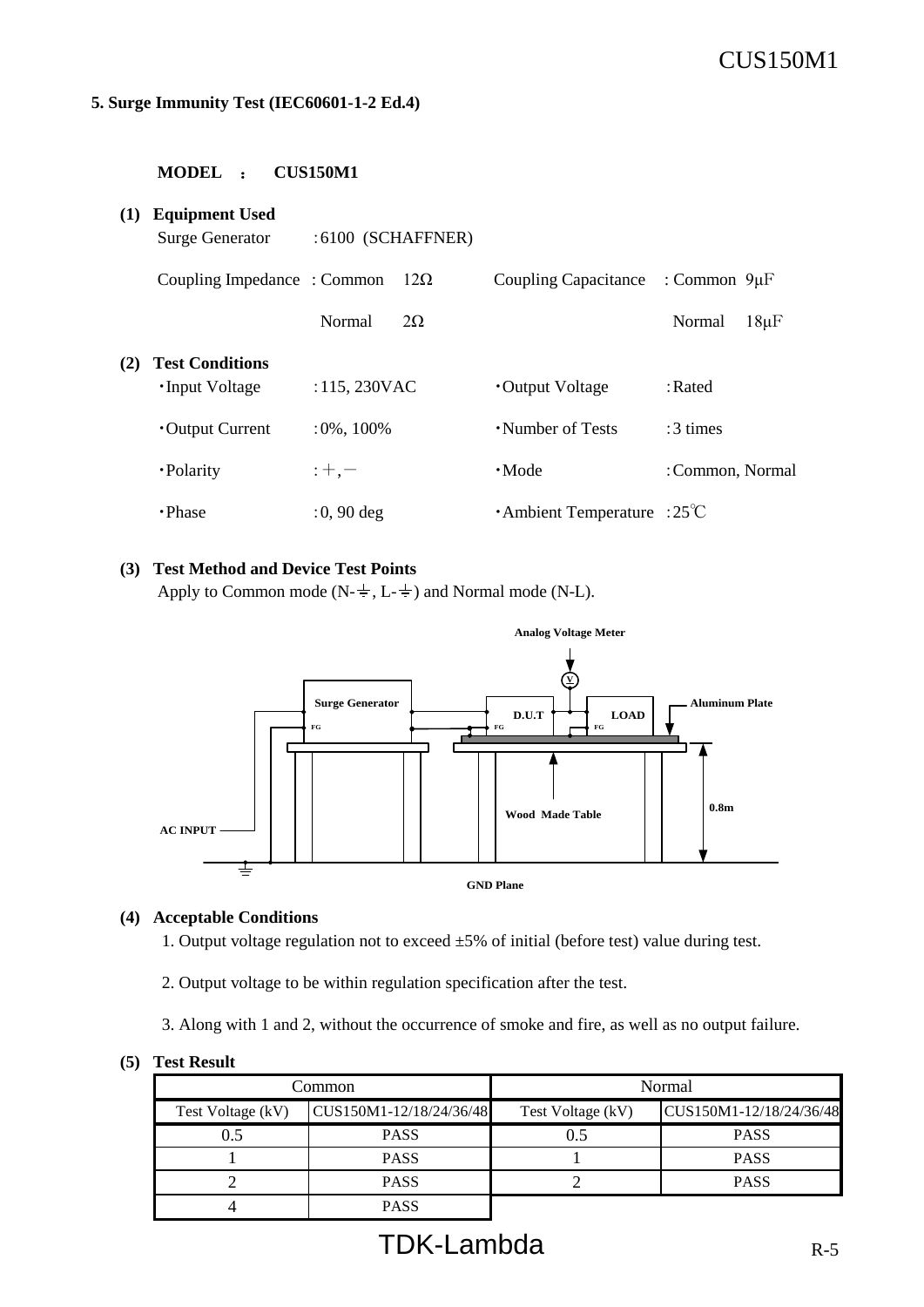#### **6. Conducted Disturbances Induced by Radio-Frequency Field Immunity Test (IEC60601-1-2 Ed.4)**

|     | <b>MODEL</b><br>$\bullet$                          | <b>CUS150M1</b>                     |                             |                      |
|-----|----------------------------------------------------|-------------------------------------|-----------------------------|----------------------|
| (1) | <b>Equipment Used</b><br><b>RF POWER AMPLIFIER</b> |                                     | : (AR U.S.A)                |                      |
|     | SIGNAL GENERATOR                                   |                                     | : IFR 2023A (IFR U.K)       |                      |
| (2) | <b>Test Conditions</b><br><b>·Input Voltage</b>    | :115, 230VAC                        | • Output Voltage            | : Rated              |
|     | • Output Current                                   | $:100\%$                            | • Electromagnetic Frequency | :150kHz $\sim$ 80MHz |
|     | $\cdot$ Ambient Temperature : 25°C                 |                                     |                             |                      |
|     | • Sweep Condition                                  | $: 1.0\%$ Step Up, 2.8 Seconds Hold |                             |                      |

**(3) Test Method**



#### **(4) Acceptable Conditions**

1. Output voltage regulation not to exceed ±5% of initial (before test) value during test.

2. Output voltage to be within regulation specification after the test.

3. Along with 1 and 2, without the occurrence of smoke and fire, as well as no output failure.

| Voltage Level (V) | CUS150M1-12/18/24/36/48 |
|-------------------|-------------------------|
|                   | <b>PASS</b>             |
|                   | <b>PASS</b>             |
|                   | <b>PASS</b>             |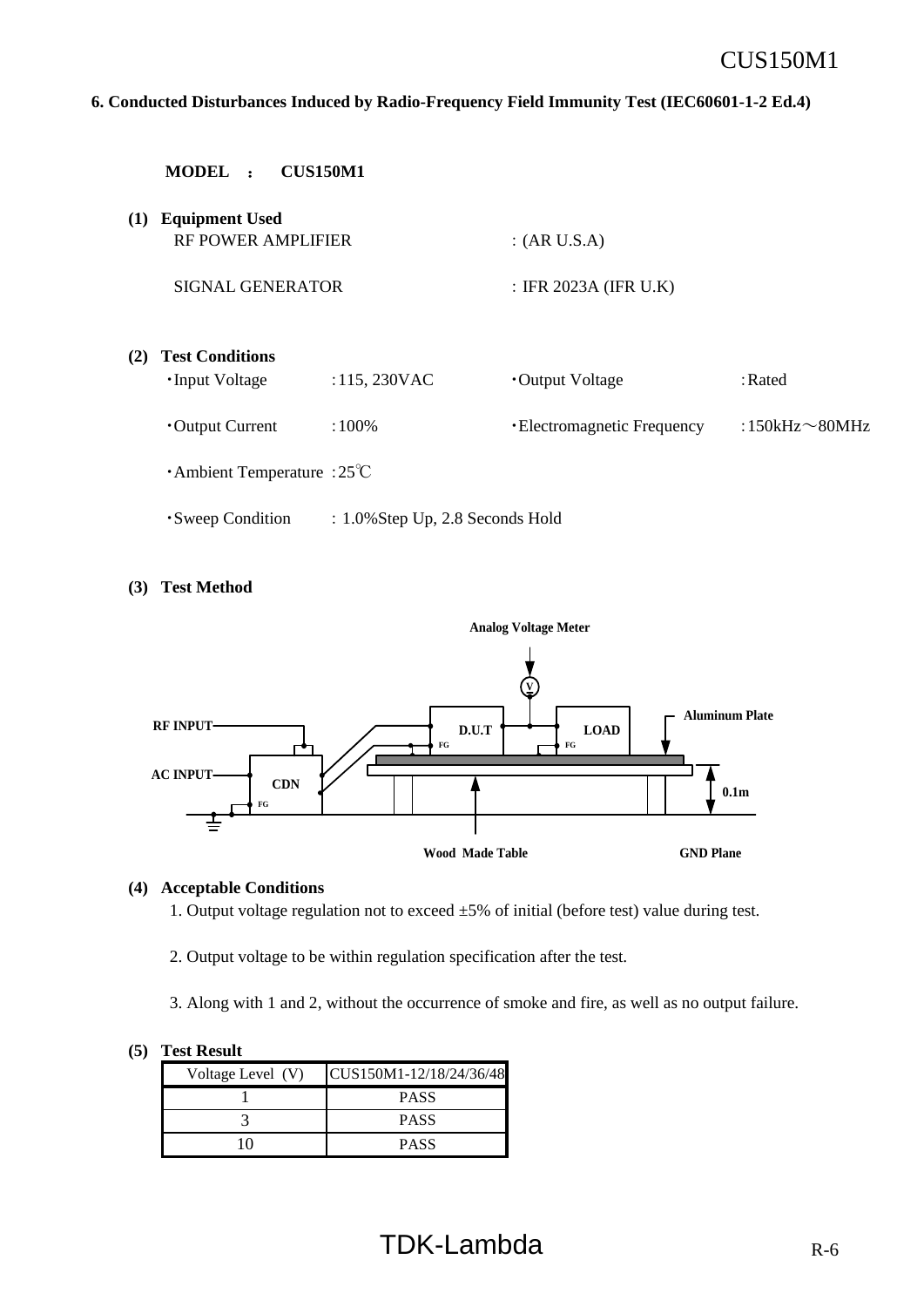#### **7. Power Frequency Magnetic Field Immunity Test (IEC60601-1-2 Ed.4)**

|     | <b>CUS150M1</b><br><b>MODEL</b>                 |                                         |                                  |         |
|-----|-------------------------------------------------|-----------------------------------------|----------------------------------|---------|
| (1) | <b>Equipment Used</b><br><b>AC Power Source</b> | : 1501L (California Instrument)         |                                  |         |
|     | Helmholts Coil                                  | : HHS5215 (Spulen)                      |                                  |         |
| (2) | <b>Test Conditions</b><br>•Input Voltage        | :115,230VAC                             | •Output Voltage                  | : Rated |
|     | • Output Current                                | $:100\%$                                | $\cdot$ Magnetic Frequency: 50Hz |         |
|     | Ambient Temperature : $25^{\circ}$ C            |                                         | $\cdot$ Direction                | X, Y, Z |
|     | $\cdot$ Test Time                               | : More than 10 seconds (Each direction) |                                  |         |

#### **(3) Test Method and Device Test Point**



#### **(4) Acceptable Conditions**

1. Output voltage regulation not to exceed ±5% of initial (before test) value during test.

2. Output voltage to be within regulation specification after the test.

3. Along with 1 and 2, without the occurrence of smoke and fire, as well as no output failure.

| Magnetic Field Strength $(A/m)$ | CUS150M1-12/18/24/36/48 |
|---------------------------------|-------------------------|
|                                 | <b>PASS</b>             |
|                                 | <b>PASS</b>             |
|                                 | <b>PASS</b>             |
|                                 | <b>PASS</b>             |